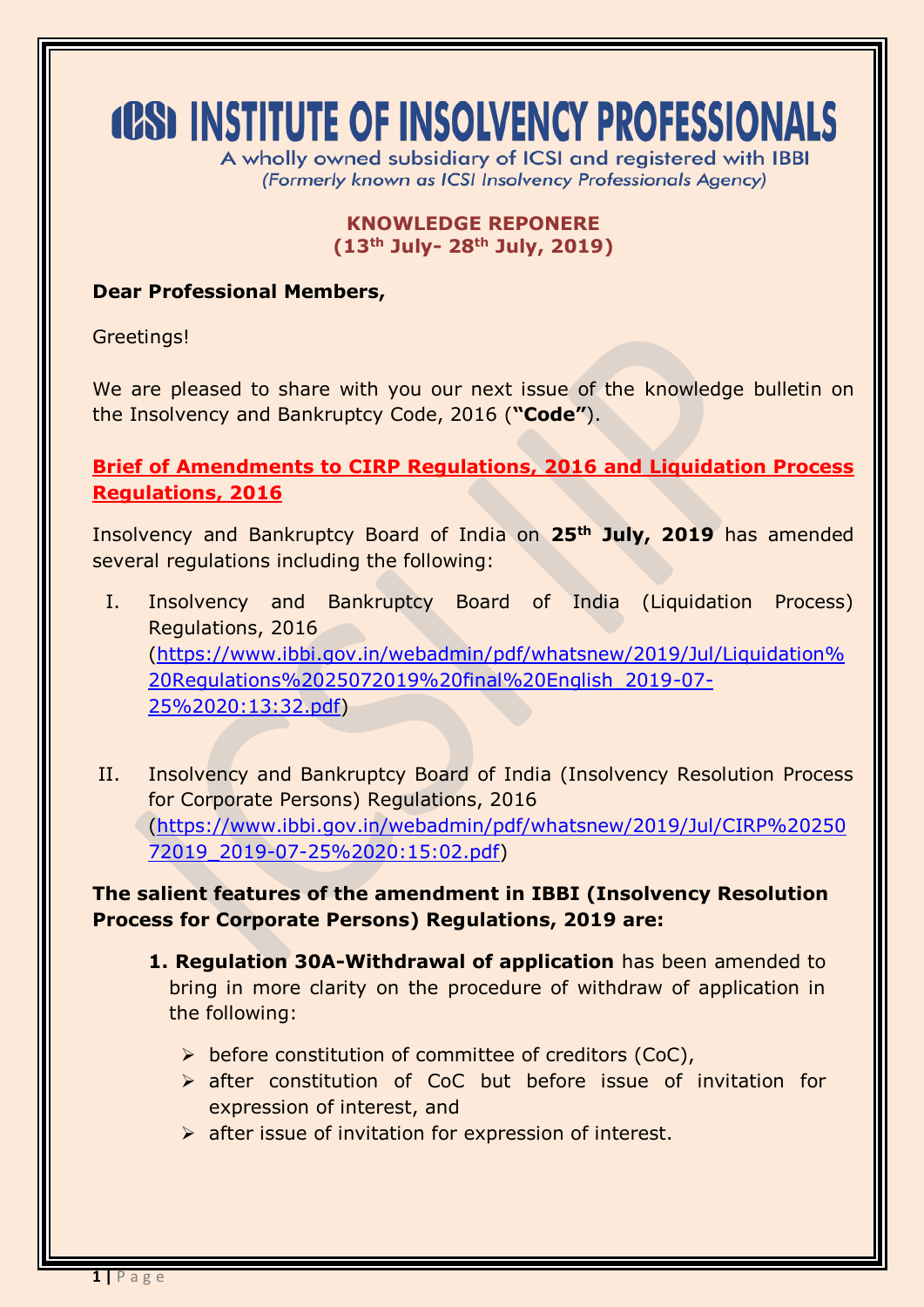**2. Regulation 39B, 39C and 39 D have been inserted** which provide that while approving a resolution plan or deciding to liquidate the corporate debtor, the oC may:

(i) approve a plan providing for contribution for meeting the liquidation costs,

- (ii) recommend sale of the corporate debtor or sale of business of the corporate debtor as a going concern, and
- (iii) fix, in consultation with the RP, the fee payable to the liquidator, if an order for liquidation is passed by the Adjudicating Authority

# **The salient features of the amendment in IBBI (Liquidation Process) Regulations, 2016**

**1.** The amendments specify the process for the following:

(a) sale of corporate debtor as going concern, and

(b) sale of business of corporate debtor as going concern under liquidation.

It further provides that where a corporate debtor is sold as a going concern, the liquidation process shall be closed without dissolution of the corporate debtor.

- **2. Model timeline for Liquidation process**: The amendments require completion of liquidation process within one year of its commencement. It also states maximum timeline of 90 days for deciding whether to go for a going-concern sale. 90 days starts running from the commencement of liquidation.
- **3. Regulation 2A has been inserted** states that where the liquidation costs are estimated by the liquidator to exceed the realizations, the liquidator may call upon the financial creditors, being financial institutions, to contribute the excess of the liquidation costs over the liquid assets of the corporate debtor, in proportion to their share in the "financial debts". However, such contribution along with interest at bank rate thereon shall form part of liquidation cost, which is paid in priority.
- **4.** The composition of the **Stakeholder consultation committee** is now well-defined. The consultation committee will have representatives from secured creditors, unsecured financial creditors, employees and workmen, operational creditors, government and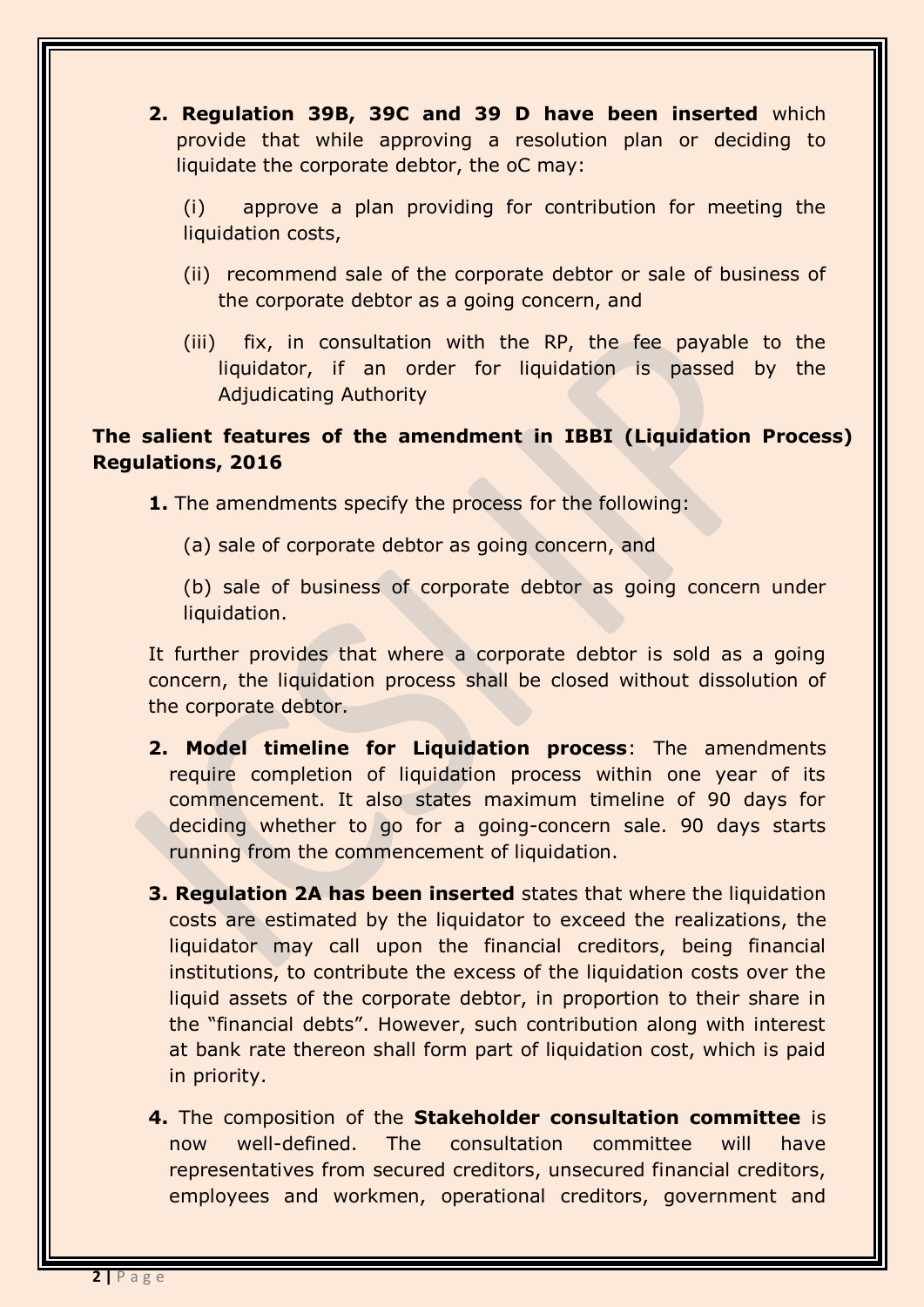shareholders to advice the liquidator on matters relating to sale. However, the advice of this committee is not binding on the liquidator.

- **5. Amendment in Regulation 16** of Insolvency and Bankruptcy Board of India (Liquidation Process) Regulations, 2016 provides that a stakeholder may submit its claim or update its claim submitted during the corporate insolvency resolution process, as on the liquidation commencement date.
- **6. Insertion of Regulation 21A** wherein a secured creditor shall inform the liquidator of its decision to relinquish its security interest to liquidation estate or to realise its security interest within 30 days from the liquidation commencement date.
- **7. FORM H - Compliance Certificate**: The amendments have introduced a comprehensive compliance certificate to be submitted along with the final report to the Adjudicating Authority.

The amended regulations are effective from **25th July, 2019**.

# **PAST EVENT(S)**

 **Launch of time based/event based reporting platform on 8th July, 2019**



ICSI Institute of Insolvency Professionals (ICSI IIP) in pursuance of one of its objectives to help the Insolvency Professionals comply with their obligations has developed a consolidated and structured **"time based/event based reporting platform"** for submission of all the information and records of the CIRP (dealt with by them)in terms of clause 1.9(A) of the Monitoring Policy of ICSI IIP read with clause 18(b) of IBBI (Model Bye-Laws and Governing Board of IPA)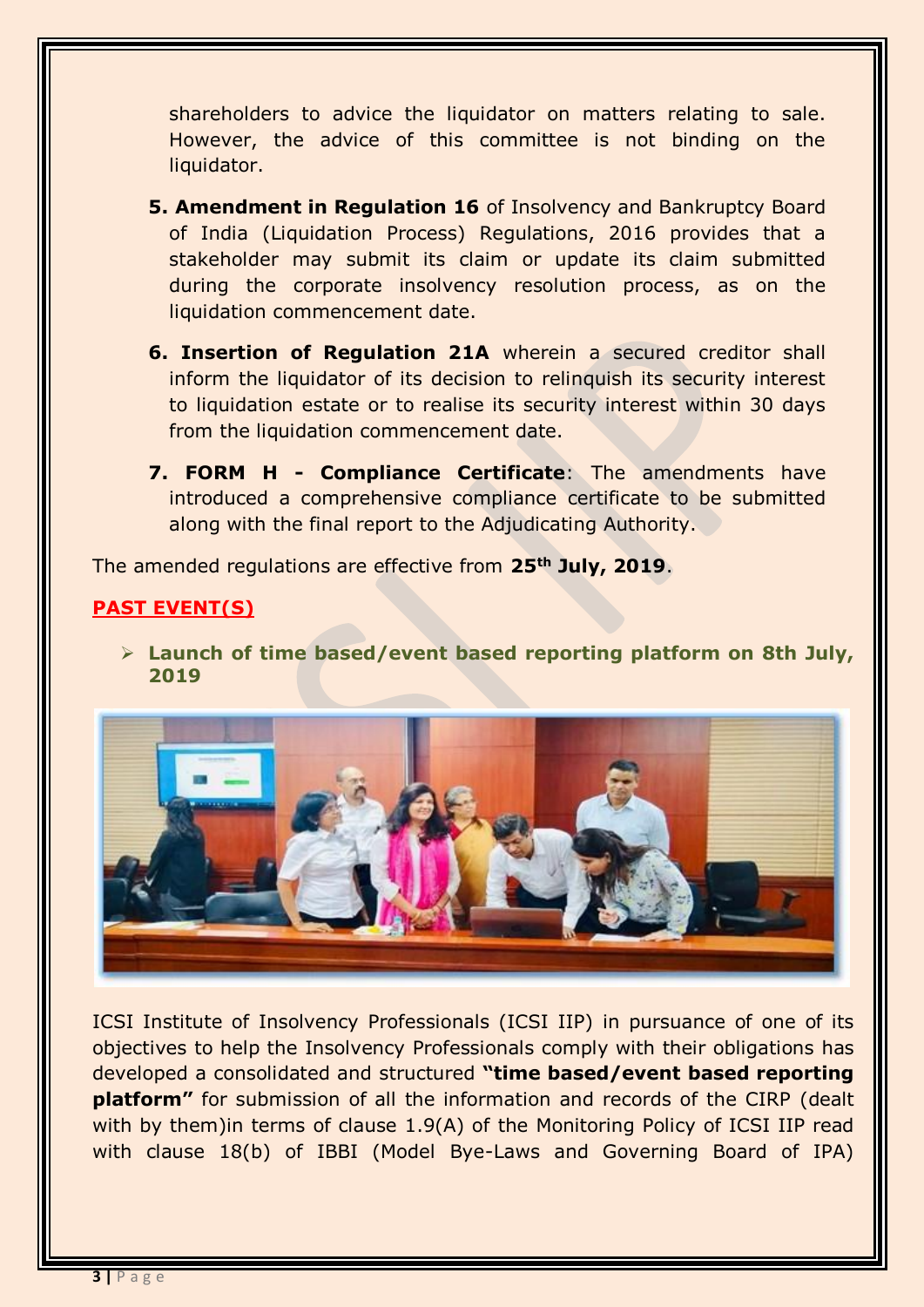Regulations, 2016 and clause 19 of first schedule of Code of conduct of the IBBI (Insolvency Professionals) Regulations, 2016.

The platform was launched by **Dr. (CS) M. S Sahoo, Chairperson, IBBI** in the presence of Dr.Navrang Saini, WTM, IBBI, Dr. (Ms.) MukulitaVijayawargiya, WTM, IBBI, Dr. Mamta Suri, ED, IBBI, Mr.RiteshKavdia, ED, IBBI, Mr.Debajyoti Ray Chaudhuri CGM IBBI, Ms. (CS) Alka Kapoor, CEO, ICSI IIP, Ms. Lakshmi Arun, Head, Education and Training, ICSI IIP, Mr. Sunil Pant, CEO, IIIP ICAI and Dr.S. K. Gupta, MD & CEO, IPA, ICAI at **IBBI office** on **8th July, 2019**.

The platform is available at ICSI IIP's website a[thttp://portal.icsiiip.com/Login.aspx?ReturnUrl=%2f.](http://portal.icsiiip.com/Login.aspx?ReturnUrl=%2f)

#### **NEWS UPDATE(S)**

## **Rajya Sabha passes IBC amendment, restoring primacy of lenders in insolvency cases**

The Rajya Sabha on 29th July.2019 approved amending the three-year-old Insolvency and Bankruptcy Code (IBC), providing clarity about preference to secured lenders over operational creditors and giving lenders explicit authority over distribution of proceeds of auction of loan defaulting companies. Replying to a debate on the Insolvency and Bankruptcy Code (Amendment) Bill 2019, Finance Minister Nirmala Sitharaman said the changes being brought in now are in response to events that eroded legislative intent of IBC.

#### *Read more at:*

[//economictimes.indiatimes.com/articleshow/70436874.cms?from=mdr&utm\\_so](https://economictimes.indiatimes.com/articleshow/70436874.cms?from=mdr&utm_source=contentofinterest&utm_medium=text&utm_campaign=cppst) [urce=contentofinterest&utm\\_medium=text&utm\\_campaign=cppst](https://economictimes.indiatimes.com/articleshow/70436874.cms?from=mdr&utm_source=contentofinterest&utm_medium=text&utm_campaign=cppst)

### **Lenders' Group allows Jet to raise up to Rs 70. crore**

The Committee of Creditors (CoC) constituted in case of Jet Airways has approved raising interim loan of upto Rs. 70 crores to keep the grounded airline alive for three months. The Bankers also approved the contours of a fresh bidding process for the Carrier, fresh initial bids for which would be sought from potential investors.

The lenders also confirmed the appointment of Grant Thornton's Ashish Chhawchharia, an interim resolution professional appointed by NCLT (Mumbai Bench), as the resolution professional for the airline.

#### *Read more at:*

*[//economictimes.indiatimes.com/articleshow/70302713.cms?utm\\_source=conte](https://economictimes.indiatimes.com/articleshow/70302713.cms?utm_source=contentofinterest&utm_medium=text&utm_campaign=cppst) [ntofinterest&utm\\_medium=text&utm\\_campaign=cppst](https://economictimes.indiatimes.com/articleshow/70302713.cms?utm_source=contentofinterest&utm_medium=text&utm_campaign=cppst)*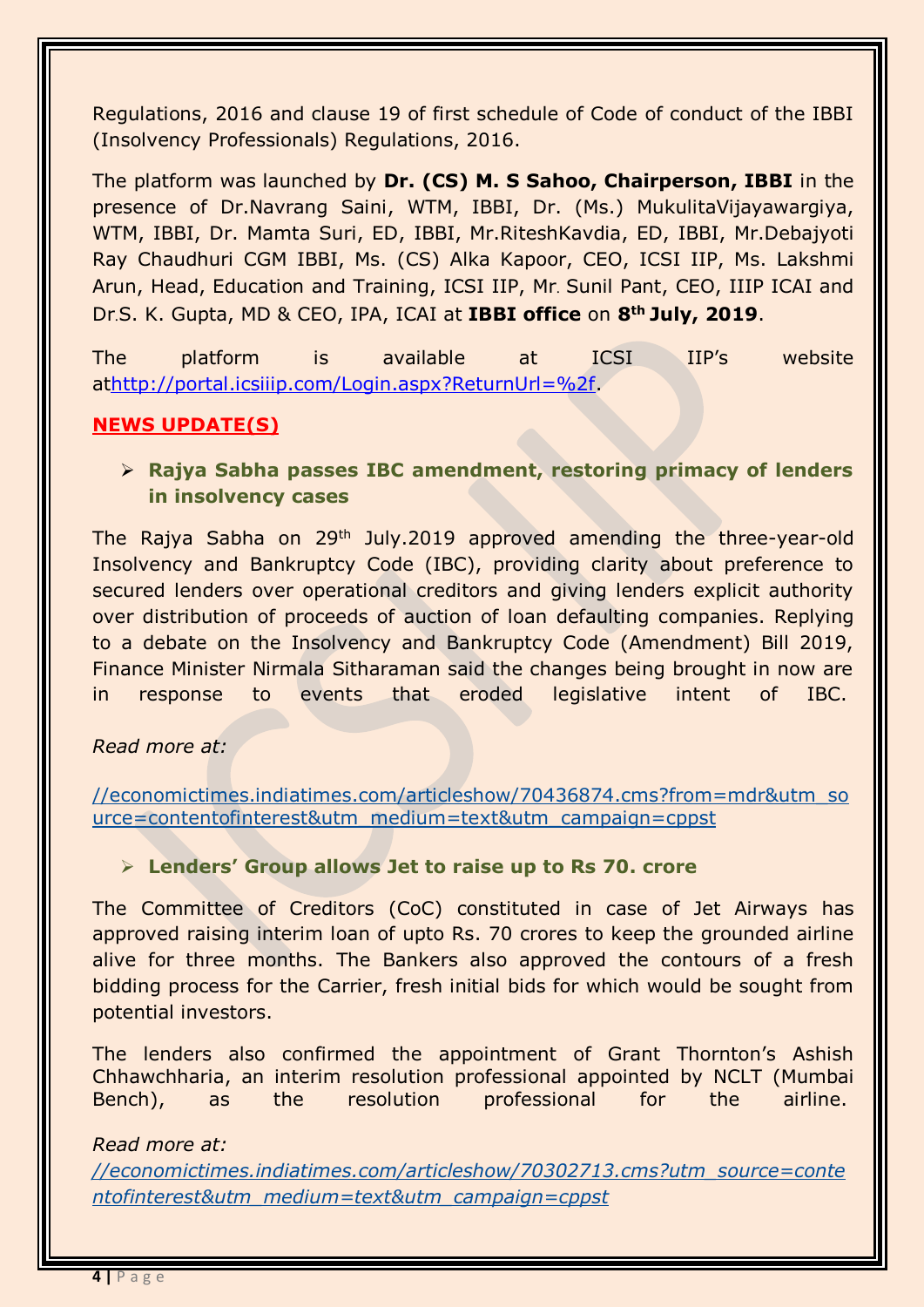# **ADMITTED CASES**

Cases under the Code are being filed expeditiously across the various benches of National Company Law Tribunal ("**NCLT**"). The newly admitted cases with regard to CIRP under the Code are provided in the table below:

| $S_{1}$<br>No. | <b>Cause Title</b>                                                     | <b>Relevant</b><br><b>Section</b>                                                                                       | <b>NCLT Bench</b> | in<br><b>Amount</b><br>default<br>as<br>mentioned<br>in<br>application<br>(in Rupees) |
|----------------|------------------------------------------------------------------------|-------------------------------------------------------------------------------------------------------------------------|-------------------|---------------------------------------------------------------------------------------|
| 1.             | Cedar<br>Infonet<br><b>Private Limited</b>                             | In the matter of Section 7 of the New Delhi<br>Code dealing with<br>the initiation of<br>CIRP by Financial<br>Creditor. |                   | 20.53 Crores                                                                          |
| 2.             | <b>Shree</b><br>Meenakshi Food the initiation<br>Products Pvt.<br>Ltd. | In the matter of Section 9 of the Mumbai<br>Code dealing with<br>of<br><b>CIRP</b><br>by<br>operational<br>creditor.    |                   | 27.22 Lakhs                                                                           |
| 3.             | Sai<br>Power<br>Generation<br>Limited                                  | In the matter of Section 7 of the<br>Lilagar   Code dealing with<br>the initiation of<br>CIRP by Financial<br>Creditor. | Hyderabad         | 383.05 Crores                                                                         |

#### **LIST OF COMPANIES THAT HAVE RECENTLY UNDERGONE RESOLUTION**

| S.<br>No | <b>Case Title</b>                                           | <b>Bench</b> | <b>Date of Order</b> |
|----------|-------------------------------------------------------------|--------------|----------------------|
| $/1$ .   | the matter of Orchid Chennai<br>In<br><b>Pharma Limited</b> |              | 27,06,2019           |
| 2.       | In the matter of AML Steel Chennai<br>and Power Limited     |              | 27,06,2019           |

#### **LIST OF COMPANIES THAT HAVE RECENTLY UNDERGONE LIQUIDATION**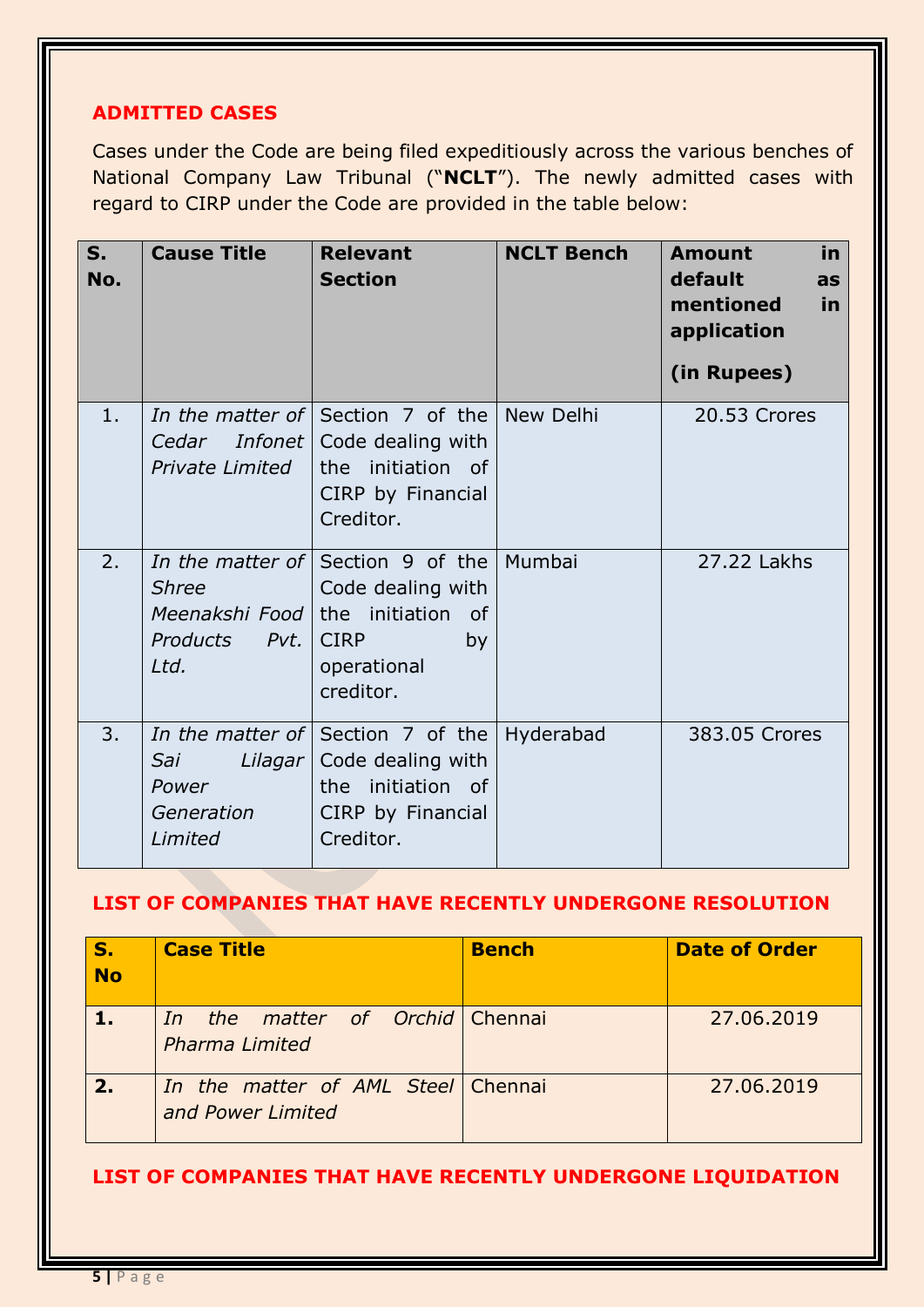| $S_{-}$<br><b>No</b> | <b>Case Title</b>                                                       | <b>Bench</b>     | <b>Date of Order</b> |
|----------------------|-------------------------------------------------------------------------|------------------|----------------------|
| 1.                   | In the matter of D N Sircar S   Kolkata<br>K Das Pvt. Ltd.              |                  | 05.07.2019           |
| 2.                   | In the matter of Vishal Global   New Delhi<br>Limited                   |                  | 08.07.2019           |
| 3.                   | matter of Sri<br>the<br>In<br>Karunambikai Mills Private<br>Limited     | Chennai          | 09.07.2019           |
| $\mathbf 4$ .        | In the matter of SR Breweries   Cuttack<br><b>Private Limited</b>       |                  | 16.07.2019           |
| 5.                   | In the matter of Tecpro<br><b>Engineeris Limited</b>                    | <b>New Delhi</b> | 17.07.2019           |
| 6.                   | In the matter of Sri Lakshmi   Chennai<br><b>Hotels Private Limited</b> |                  | 17.07.2019           |
| $\overline{7}$ .     | In the matter of Mansi Oils &<br>Grains Pvt. Ltd.                       | Kolkata          | 19.07.2019           |

# **BRIEF OF JUDGEMENTS**

| $S_{1}$<br>No. | <b>Case Details</b>                                                                         | Date of<br>Order | <b>Courts</b>    | <b>Brief</b>                                                                                                                                                                                                                                                                                                                  | <b>Case link</b>                                                                                                                                                                                                                |
|----------------|---------------------------------------------------------------------------------------------|------------------|------------------|-------------------------------------------------------------------------------------------------------------------------------------------------------------------------------------------------------------------------------------------------------------------------------------------------------------------------------|---------------------------------------------------------------------------------------------------------------------------------------------------------------------------------------------------------------------------------|
| 1.             | In the<br>matter of<br><b>Bikram</b><br>Chatterji &<br>Ors. Vs.<br>Union of<br>India & Ors. | 23.07.2019       | Supreme<br>Court | Hon'ble<br>Supreme<br>vide its<br>Court,<br>judgment dt. 23rd<br>July 2019, passed in<br>the matter titled as<br>Bikram Chaterjee &<br>Ors. v. Union of India<br>& Ors. (pertaining to<br>the Amrapali Group)<br>took cognizance of<br>the serious<br>fraud<br>upon the<br>played<br>Home Buyers by the<br>Builder.<br>Coming | https://ibbi.go<br>v.in//webadmi<br>n/pdf/order/20<br>19/Jul/23rd%2<br>0July%202019<br>%20in%20the<br>%20matter%2<br>0of%20Bikram<br>%20Chatterji%<br>20&%20Ors.%<br>20Vs.%20Unio<br>n%20of%20In<br>dia%20&%200<br>rs.%20Writ%2 |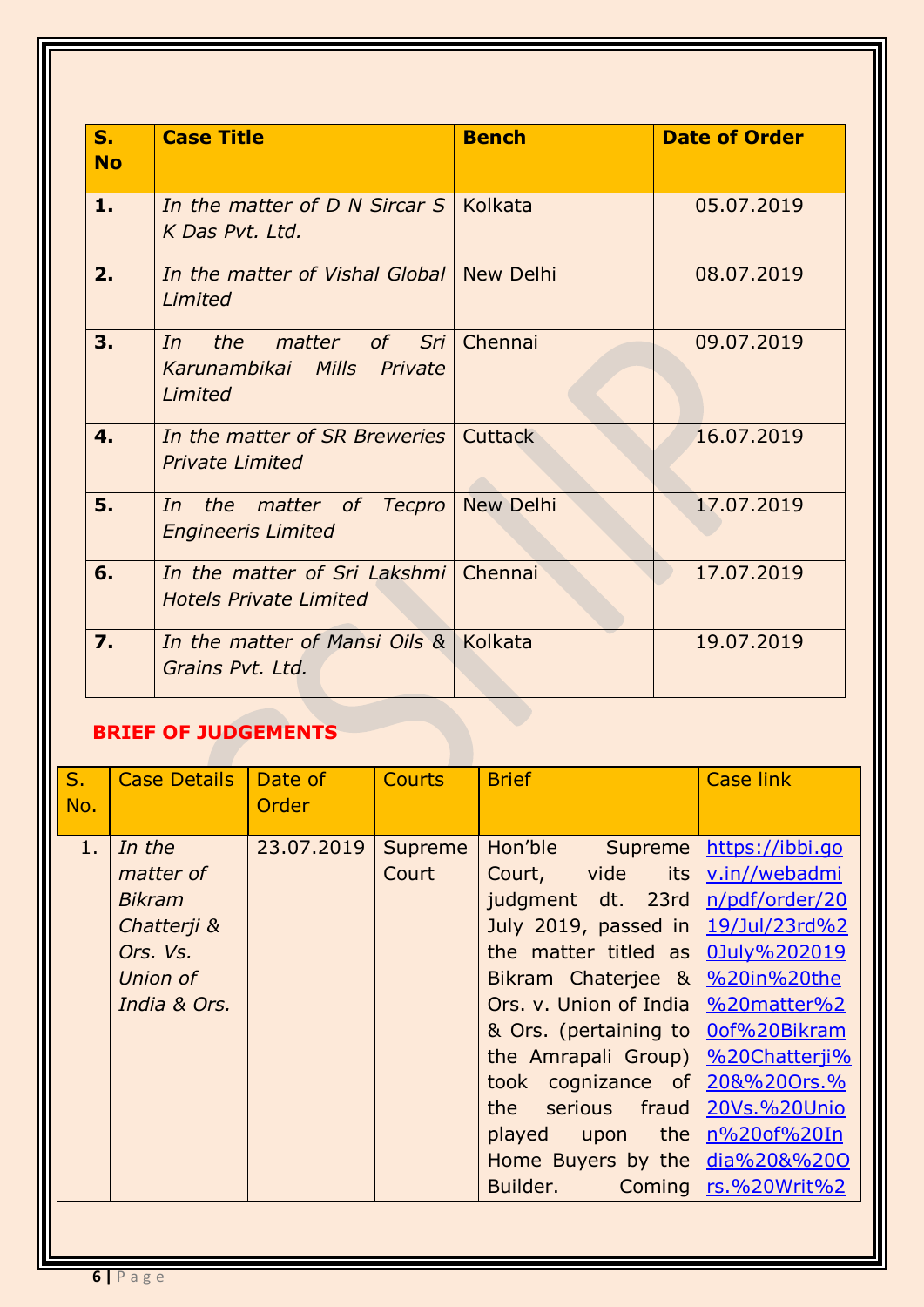|    |                                                                                   |            |              | down heavily on the   OPetition%20(<br>perpetrators, Hon'ble<br>Court, in an<br>unprecedented<br>move, cancelled the<br>RERA registration<br>granted to Amrapali.<br>Further, in order to<br>secure Home Buyers'<br>interest, the Apex<br><b>Court</b><br>directed<br>National Building<br>Construction<br>Corporation (NBCC)<br>to complete the<br>construction of the<br>projects.<br>With this move, the<br>Apex Court<br>has<br>displayed the<br>deterrent effect of<br>the law and also set<br>an example for all<br>cases pertaining to<br>errant developers | C)%20No.%20<br>$940 -$<br>2017 2019-<br>$07 -$<br>25%2020:21:0<br>4.pdf                                                                                                                        |
|----|-----------------------------------------------------------------------------------|------------|--------------|--------------------------------------------------------------------------------------------------------------------------------------------------------------------------------------------------------------------------------------------------------------------------------------------------------------------------------------------------------------------------------------------------------------------------------------------------------------------------------------------------------------------------------------------------------------------|------------------------------------------------------------------------------------------------------------------------------------------------------------------------------------------------|
| 2. | <b>Insolvency</b>                                                                 | 11.07.2019 | <b>NCLAT</b> | who are habituated<br>to circumventing the<br>law<br>An appeal was filed                                                                                                                                                                                                                                                                                                                                                                                                                                                                                           | https://ibbi.go                                                                                                                                                                                |
|    | and<br>Bankruptcy<br>Board of<br>India v. Shri<br><b>Rishi</b><br>Prakash<br>Vats |            |              | Chief<br>by<br>the<br>Regulatory<br>Body<br>under the IBC, the<br><b>IBBI</b> (Insolvency and<br>Bankruptcy Board of<br>India)<br>impugning<br>Hon'ble NCLT's (New<br>Delhi Bench) order<br>wherein Disciplinary<br>proceedings initiated<br>in respect of an RP at<br>the instance of the                                                                                                                                                                                                                                                                         | v.in//webadmi<br>n/pdf/order/20<br>19/Jul/Insolven<br>cy%20and%20<br>Bankruptcy%2<br>0Board%20of<br>%20India%20(<br>IBBI)%20Vs%<br>20Shri%20Rish<br>i%20Prakash%<br>20Vats%20&%<br>200rs.%20CA |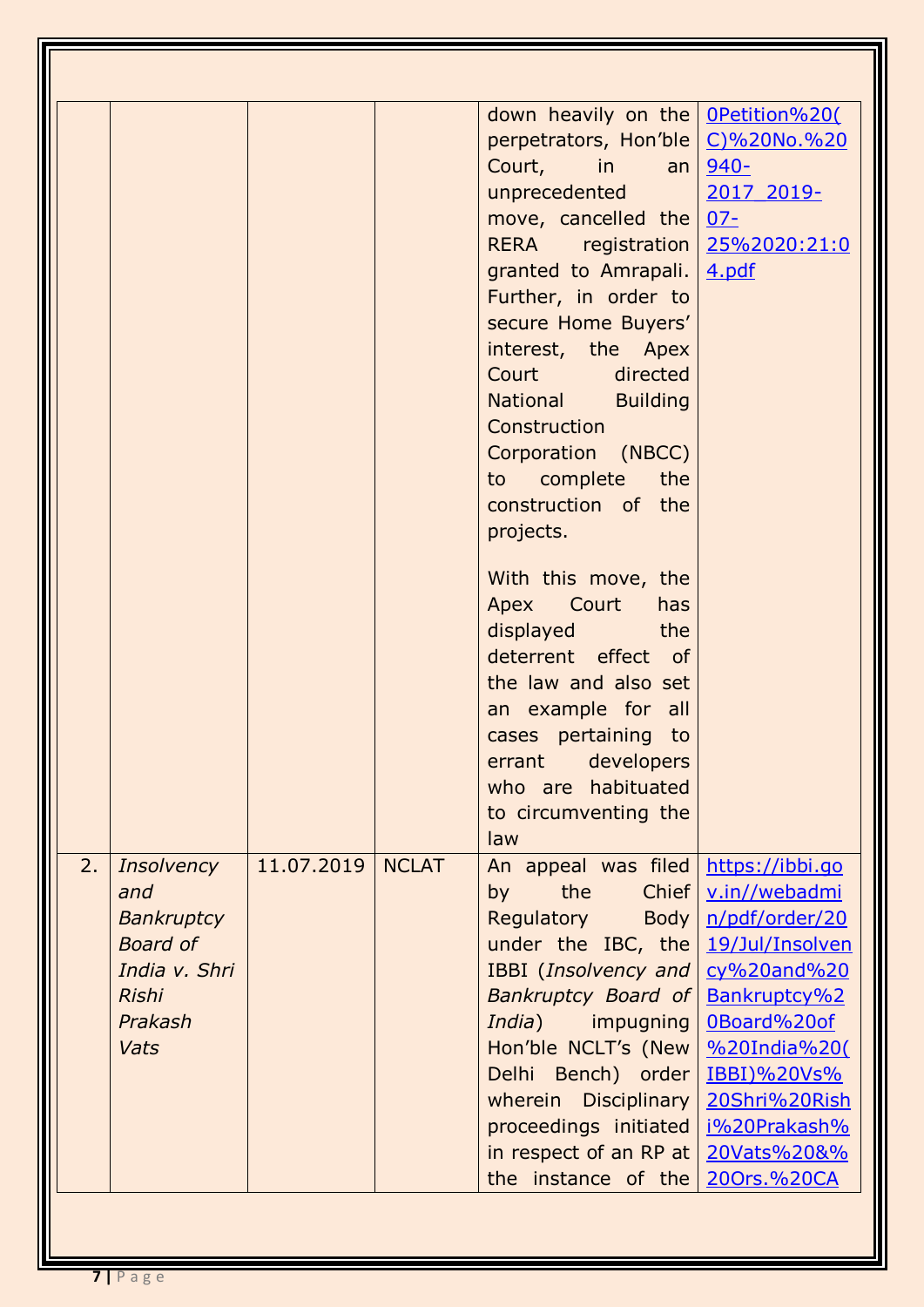|  | Adjudicating<br>$\frac{9620(AT)\%20(I)}{}$ |  |
|--|--------------------------------------------|--|
|  | Authority itself were<br>nsolvency)%20     |  |
|  | quashed.<br>No.324-                        |  |
|  | 2019 2019-                                 |  |
|  | The contention raised<br>$07 -$            |  |
|  | regards<br>as<br>was<br>14%2010:48:2       |  |
|  | NCLT's jurisdiction to<br>6.pdf            |  |
|  | quash proceedings                          |  |
|  | once initiated<br>by                       |  |
|  | IBBI.                                      |  |
|  |                                            |  |
|  | The CD in the case                         |  |
|  | was M/s Rana Global                        |  |
|  | Ltd. and vide its                          |  |
|  | order dt. 26 <sup>th</sup> April           |  |
|  | 2018, Hon'ble NCLT                         |  |
|  | had noted delay in                         |  |
|  | carrying out of CIRP                       |  |
|  | proceedings<br>and                         |  |
|  | accordingly brought                        |  |
|  | it to IBBI's notice for                    |  |
|  | appropriate action.                        |  |
|  | Consequently,                              |  |
|  | <b>Disciplinary</b>                        |  |
|  | proceedings were                           |  |
|  | initiated<br>by<br><b>IBBI</b>             |  |
|  | RP.<br>against<br>the                      |  |
|  | Thereafter, while the                      |  |
|  | <b>Disciplinary</b>                        |  |
|  | proceedings (before                        |  |
|  | IBBI) were pending,                        |  |
|  | the AA,<br>on<br>an                        |  |
|  | application made by                        |  |
|  | the<br><b>IRP</b><br>had                   |  |
|  | expunged<br>its                            |  |
|  | remarks<br>and                             |  |
|  | informed the IBBI of                       |  |
|  | the<br>same.                               |  |
|  | Thereafter, vide the                       |  |
|  | impugned order, the                        |  |
|  | disciplinary                               |  |
|  | proceedings<br>before                      |  |
|  |                                            |  |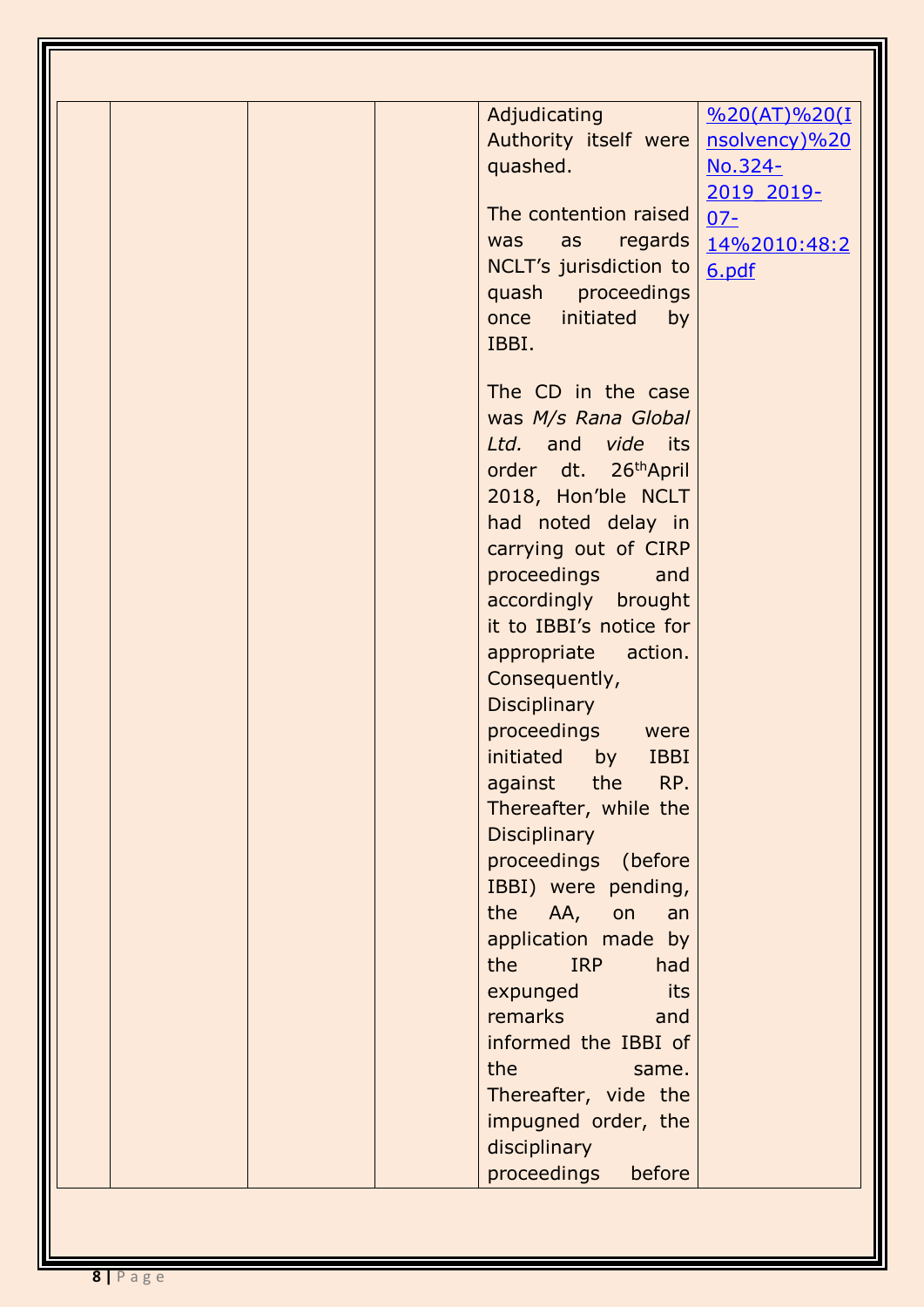| IBBI were quashed                        |
|------------------------------------------|
| by the AA.                               |
|                                          |
| Aggrieved by the                         |
| impugned order, the                      |
| IBBI had approached<br>the NCLAT and the |
| Appellate Authority                      |
| vide its order dt. 11 <sup>th</sup>      |
| July 2019 remitted                       |
| the matter back to                       |
| IBBI for passing                         |
| appropriate order                        |
| taking into                              |
| consideration NCLT's                     |
| orders expunging                         |
| remarks against the<br>RP.               |
|                                          |
| NCLAT concluded                          |
| thus, "once<br>$\overline{a}$            |
| disciplinary                             |
| proceeding<br>is                         |
| initiated by the IBBI                    |
| on the basis of<br>evidence on record,   |
| it is for<br>the                         |
| Disciplinary                             |
| Authority, i.e., IBBI                    |
| close the<br>to                          |
| proceeding or pass                       |
| appropriate orders in                    |
| accordance with law.                     |
| Such power having<br>been vested with    |
| <b>IBBI</b> and in absence               |
| of any power with                        |
| the Adjudicating                         |
| <b>Authority/ (National</b>              |
| Law<br><b>Company</b>                    |
| Tribunal), Tribunal<br>the               |
| <b>Adjudicating</b>                      |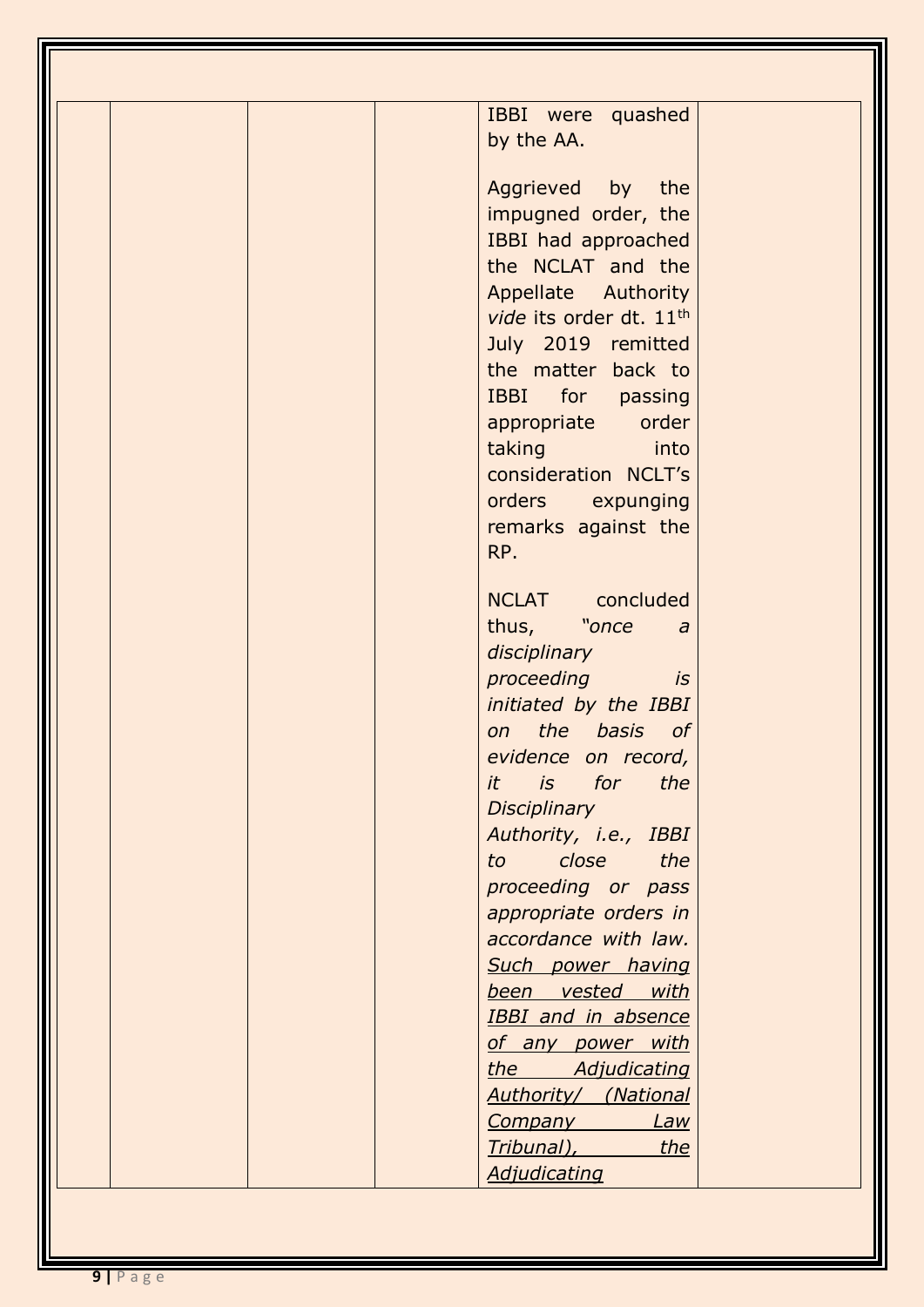|    |                   |            |              | <b>Authority</b> cannot                |                |
|----|-------------------|------------|--------------|----------------------------------------|----------------|
|    |                   |            |              | quash<br>the                           |                |
|    |                   |            |              | proceeding, even if                    |                |
|    |                   |            |              | proceeding <b>proceeding</b><br>is     |                |
|    |                   |            |              | the<br><u>initiated at</u>             |                |
|    |                   |            |              | <i>instance</i><br>and                 |                |
|    |                   |            |              | recommendation                         |                |
|    |                   |            |              | made by the                            |                |
|    |                   |            |              | <b>Adjudicating</b>                    |                |
|    |                   |            |              | <b>Authority/ National</b>             |                |
|    |                   |            |              | <b>Company</b><br>Law                  |                |
|    |                   |            |              | Tribunal."                             |                |
|    |                   |            |              | The appeal was,                        |                |
|    |                   |            |              | thus, disposed-off                     |                |
|    |                   |            |              | and the matter was                     |                |
|    |                   |            |              | remitted to the IBBI                   |                |
|    |                   |            |              | to pass appropriate                    |                |
|    |                   |            |              | order taking<br>into                   |                |
|    |                   |            |              | consideration the                      |                |
|    |                   |            |              | orders passed by the                   |                |
|    |                   |            |              | AA.                                    |                |
| 3. | Jaypee            | 17.07.2019 | <b>NCLAT</b> | The appeal was filed $https://ibbi.qo$ |                |
|    | <b>Greens</b>     |            |              | seeking exclusion of   v.in//webadmi   |                |
|    | <b>Krescent</b>   |            |              | time during the $n/pdf/order/20$       |                |
|    | Home              |            |              | ongoing CIRP in 19/Jul/17th%2          |                |
|    | <b>Buyers</b>     |            |              | of<br>M/s<br>respect                   | 0July%202019   |
|    | Welfare           |            |              | Jaypee Infratech Ltd.   %20In%20the    |                |
|    | Association       |            |              | (CD). The Appellate                    | %20matter%2    |
|    | &Ors. v.          |            |              | Authority took a view                  | 0of%20IDBI%    |
|    | JaypeeInfrat      |            |              | that, in the CIRP                      | 20Bank%20Li    |
|    | ech Ltd.          |            |              | Process initiated<br>in                | mited%20VS%    |
|    | <b>Through</b>    |            |              | respect<br>of <sub>1</sub>             | 20Mr.%20Anuj   |
|    | Anuj Jain,        |            |              | Infrastructure                         | %20Jain,%20I   |
|    | <b>Interim</b>    |            |              | Companies, since the                   | nterim%20Res   |
|    | <b>Resolution</b> |            |              | assets are meant for                   | olution%20Prof |
|    | Profession        |            |              | allottees and not for                  | essional%20Ja  |
|    |                   |            |              | the<br><b>Corporate</b>                | ypee%20Infrat  |
|    |                   |            |              | the<br>Debtor,                         | ech%20Limited  |
|    |                   |            |              | resolution<br>plan                     | %20[CA(AT)(I   |
|    |                   |            |              | should be for the                      | nsolvency)%20  |
|    |                   |            |              |                                        |                |
|    |                   |            |              | allottees and<br>other                 | $536-$         |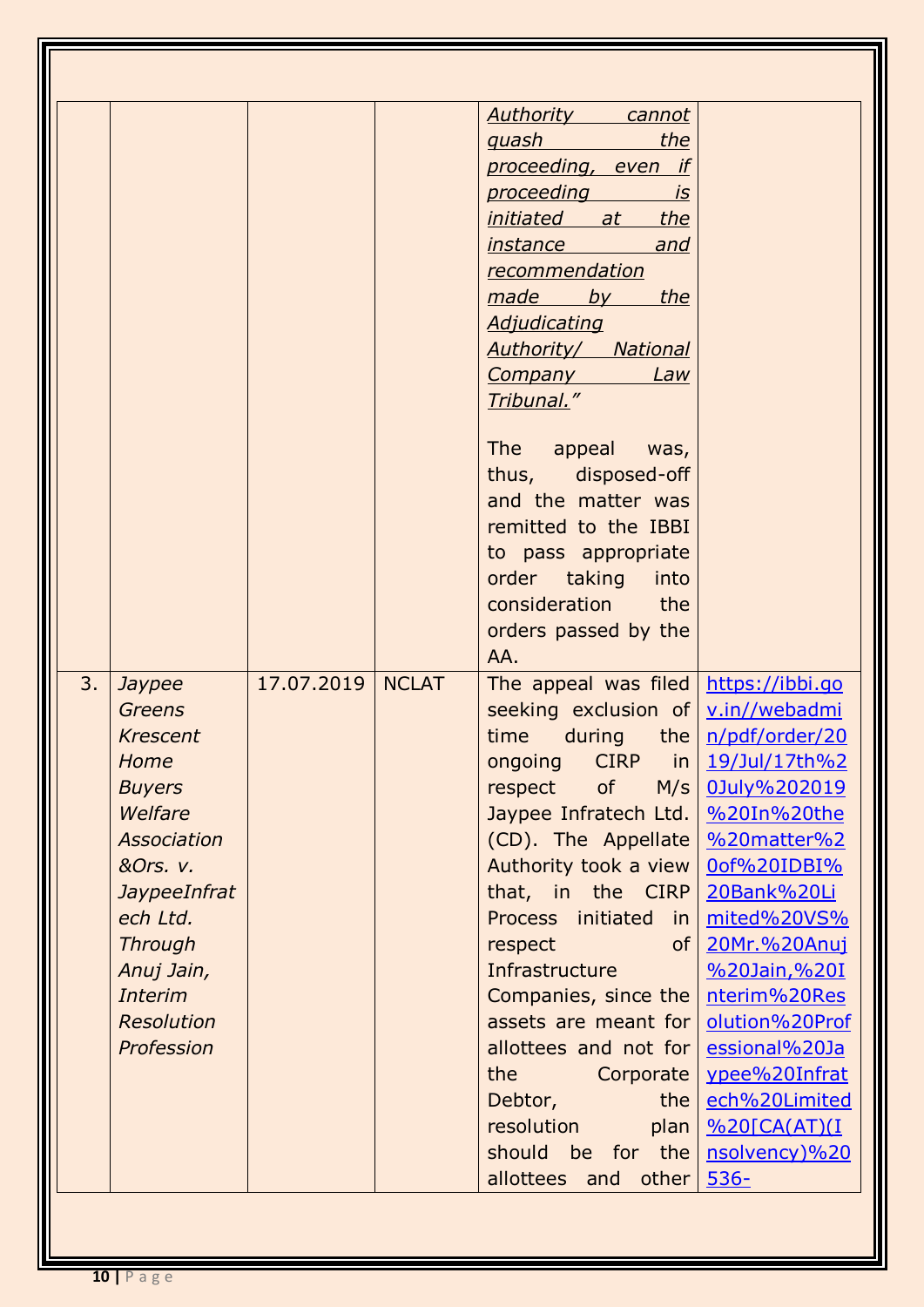| stakeholders.                        | 2019 2019-   |
|--------------------------------------|--------------|
| In the matter, there                 | $07 -$       |
| was some confusion                   | 18%2011:07:4 |
| about the counting of                | 6.pdf        |
| voting shares of the                 |              |
| allottees, allottees,<br>as          |              |
| 'explanation' below                  |              |
| Section 5 (8) of the                 |              |
| Code was introduced                  |              |
| subsequently. For                    |              |
| clarification of the                 |              |
| same, an application                 |              |
| was filed before the                 |              |
| Adjudicating                         |              |
| <b>Authority Authority</b><br>on     |              |
| 17.09.2018 and after                 |              |
| difference of opinion                |              |
| and subsequent                       |              |
| decision by National                 |              |
| Company<br>Law                       |              |
| Tribunal the voting                  |              |
| share of allottees                   |              |
| was decided<br>on                    |              |
| 04.06.2019.<br>$\sqrt{a}$            |              |
| the<br><i>between</i>                |              |
| aforesaid period, the                |              |
| Committee<br><sub>of</sub>           |              |
| Creditors could not                  |              |
| approve<br>any                       |              |
| resolution<br>plan.                  |              |
| Accordingly,<br>a                    |              |
| request was made<br>for exclusion of |              |
| period from 17th Sep                 |              |
| $2018$ to $4^{\text{th}}$<br>June    |              |
| <b>CIRP</b><br>2019 from             |              |
| period.                              |              |
|                                      |              |
| Hon'ble<br><b>NCLAT</b>              |              |
| passed the following                 |              |
| orders in the matter:                |              |
| "Having<br>heard                     |              |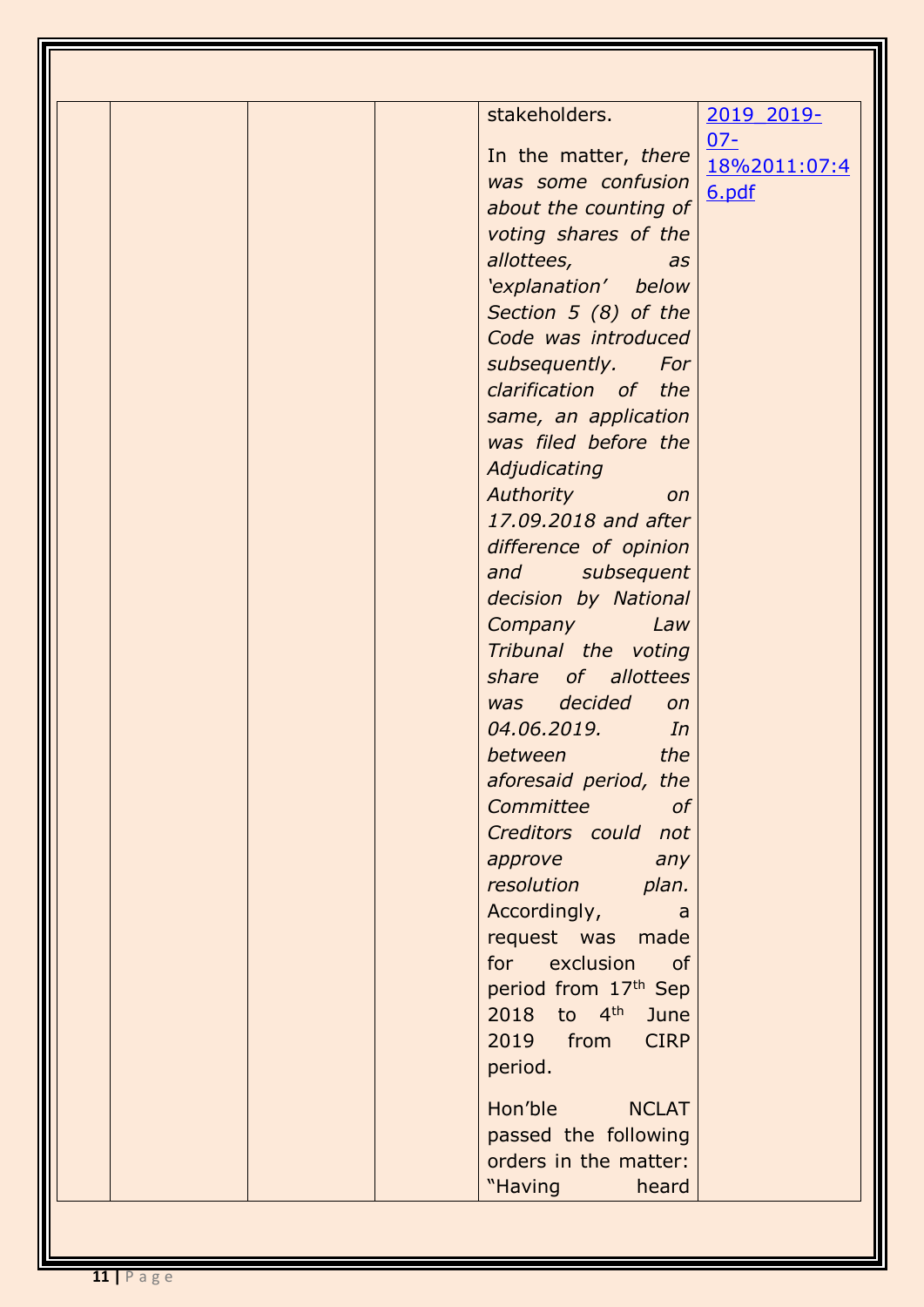| learned counsel<br>appearing on behalf<br>of the lenders (Banks)<br>Financial<br>and<br>Institutions) we allow<br>the learned counsel<br>of the lenders (Banks<br><b>Example 1</b> Financial<br>and<br>Institutions) to file<br>an affidavit by 19th<br>July, 2019, showing<br>terms<br>and<br>conditions, as may<br>be imposed, if fresh<br>resolution plans are<br>allowed to<br>be<br>accepted, after<br>exclusion of the<br>aforesaid period."<br>16.07.2019<br>4.<br><b>NCLAT</b><br>State Bank<br>The appeal was filed $https://ibbi.gov$<br>of India v.<br>based on the fact v.in//webadmi<br>that though the $n/pdf/order/20$<br>Sri<br>application under 19/Jul/16th%2<br>Lakshmikant<br>Section 7 was filed in   0July%202019<br>ha Spinners<br>Ltd.<br>July 2018, but for 9620In%20the<br>more than one year, $\frac{9}{20}$ matter %2<br>has<br>been<br>Oof%20State%<br>it.<br>adjourned 15 times<br>20Bank%20of<br>and no order passed<br>%20India.%20<br>merits on the <u>VS%20Sri%20</u><br>on<br>ground that<br>the   Lakshmikantha<br>%20Spinners%<br>Corporate<br>Debtor<br>was asking time for<br>20Ltd.%20[CA<br>settlement and<br>(AT)(Insolvenc<br>no<br>terms of settlement<br>y)%20718- |
|-----------------------------------------------------------------------------------------------------------------------------------------------------------------------------------------------------------------------------------------------------------------------------------------------------------------------------------------------------------------------------------------------------------------------------------------------------------------------------------------------------------------------------------------------------------------------------------------------------------------------------------------------------------------------------------------------------------------------------------------------------------------------------------------------------------------------------------------------------------------------------------------------------------------------------------------------------------------------------------------------------------------------------------------------------------------------------------------------------------------------------------------------------------------------------------------------------------------|
| 2019] 2019-<br>reached between the<br>parties.<br>$07 -$<br>18%2012:43:1<br>NCLAT directed the                                                                                                                                                                                                                                                                                                                                                                                                                                                                                                                                                                                                                                                                                                                                                                                                                                                                                                                                                                                                                                                                                                                  |

Ш